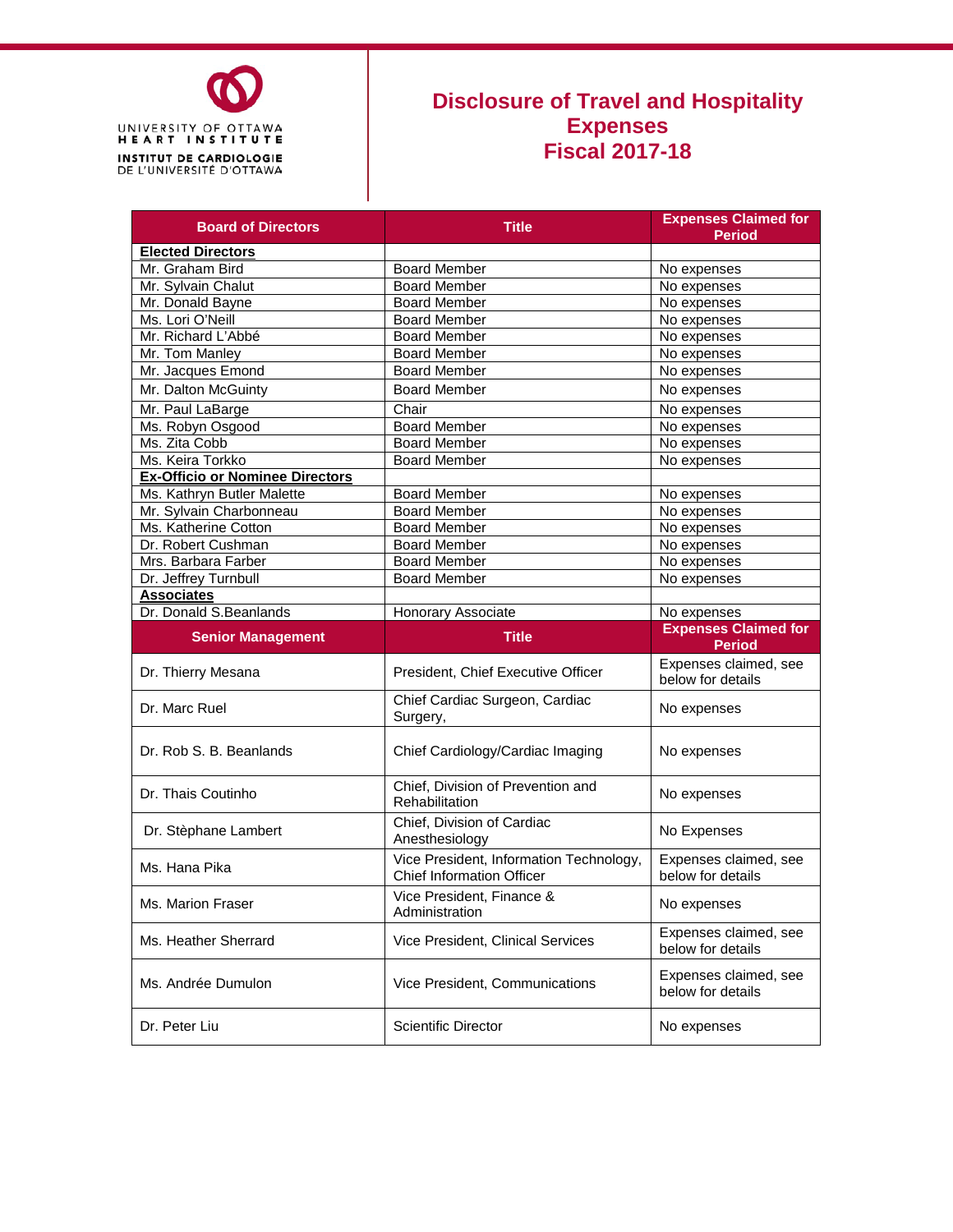

| <b>Name</b>                                                        | <b>Title</b>                                    |               |                                    |               | For the Quarter  |                                                 |                           |                   |  |
|--------------------------------------------------------------------|-------------------------------------------------|---------------|------------------------------------|---------------|------------------|-------------------------------------------------|---------------------------|-------------------|--|
| Dr. Thierry Mesana                                                 |                                                 |               | President, Chief Executive Officer |               |                  | Third Quarter (October 1 - December 31)<br>2017 |                           |                   |  |
|                                                                    |                                                 |               |                                    |               |                  |                                                 |                           |                   |  |
|                                                                    |                                                 |               | <b>Travel Expenses</b>             |               |                  |                                                 |                           |                   |  |
|                                                                    | <b>Trip Details</b>                             |               |                                    |               | <b>Breakdown</b> |                                                 |                           |                   |  |
|                                                                    |                                                 | Airfare/Train | Transportation*                    | Accommodation | Meals            | Incidentals                                     | Parking/Tolls             | <b>Total/Trip</b> |  |
| Purpose<br>Meeting with Ministry of<br>Health                      | Date(s)<br>October 2, 2017                      |               |                                    |               |                  |                                                 |                           |                   |  |
|                                                                    | Destination<br>Toronto, Ontario                 | \$483.92      | \$55.20                            | \$            | \$               | \$                                              | \$23.00                   | \$562.12          |  |
| Purpose<br><b>Breakfast Meeting with</b><br>Chair of UOHI Board of | Date(s)<br>September 28, 2017                   |               |                                    |               |                  |                                                 |                           |                   |  |
| <b>Directors</b>                                                   | <b>Destination</b><br>Ottawa, Stoneface Dolly's | \$            | \$                                 | \$            | \$38.22          | \$                                              | $\boldsymbol{\mathsf{S}}$ | \$38.22           |  |
| Purpose<br><b>Breakfast Meeting with</b><br>Chair of UOHI Board of | Date(s)<br>October 18, 2017                     |               |                                    |               |                  |                                                 |                           |                   |  |
| <b>Directors</b>                                                   | Destination<br>Ottawa, Stoneface Dolly's        | \$            | \$                                 | \$            | \$59.72          | \$                                              | \$                        | \$59.72           |  |
| Purpose<br>Meeting with Medtronic                                  | Date(s)<br>December 13, 2017                    |               |                                    |               |                  |                                                 |                           |                   |  |
|                                                                    | Destination<br>Toronto, Ontario                 | \$206.93      | \$                                 | \$            | \$               | \$                                              | \$                        | \$206.93          |  |
| Purpose<br>Christmas Party for                                     | Date(s)<br>December 9, 2017<br>Destination      |               |                                    |               |                  |                                                 |                           |                   |  |
| <b>Clinical Surgeons</b>                                           | Ottawa, Officers Mess                           | \$            | \$                                 | \$            | \$               | \$                                              | \$12.00                   | \$12.00           |  |
|                                                                    | <b>Total Travel Expenses</b>                    | \$690.85      | \$55.20                            | \$            | \$97.94          | \$                                              | \$35.00                   | \$878.99          |  |

\* Transportation expenses include: vehicle rental or own use (mileage), taxis and/or public transportation.

| <b>Other Expenses</b> |  |
|-----------------------|--|
| Please Describe:      |  |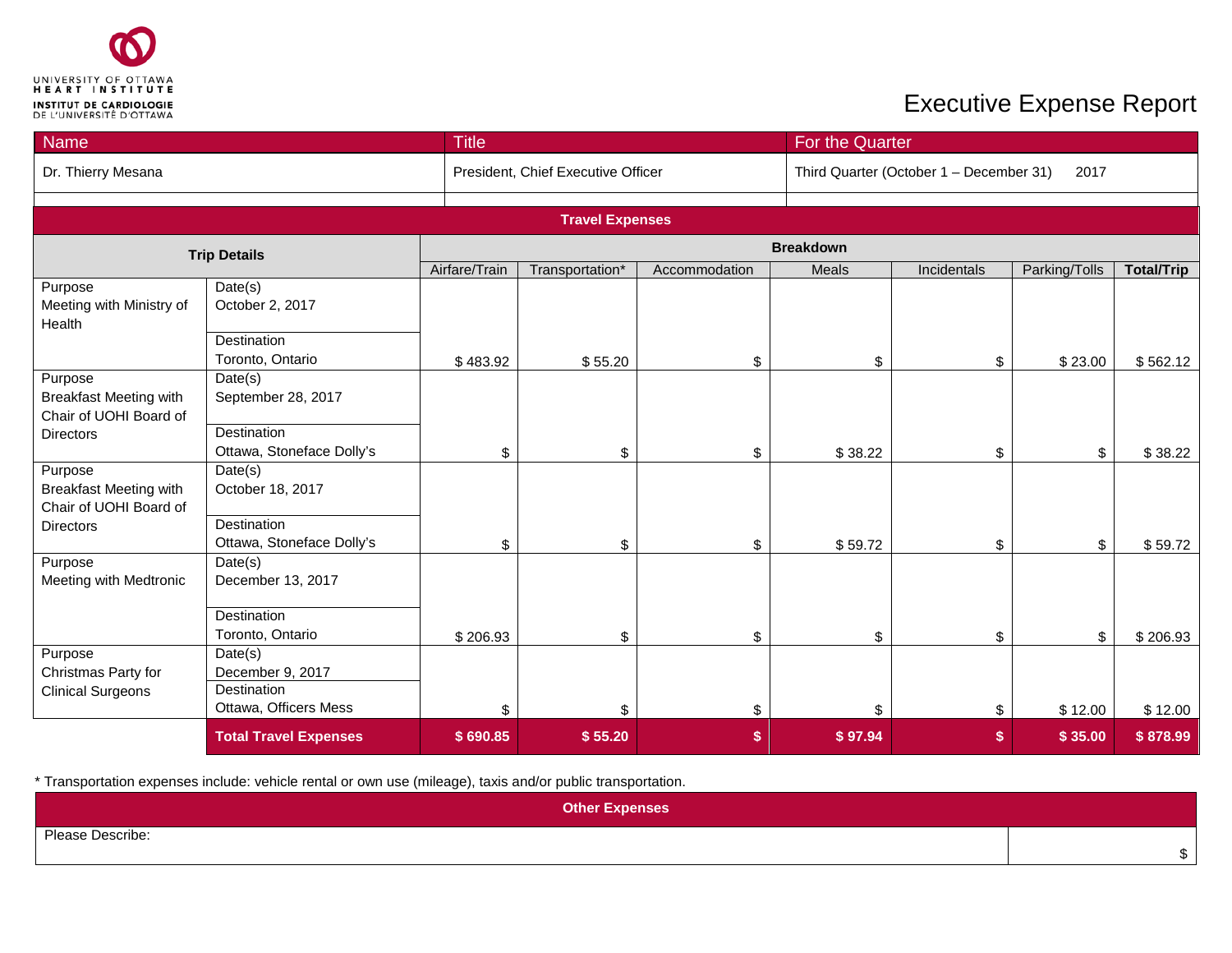

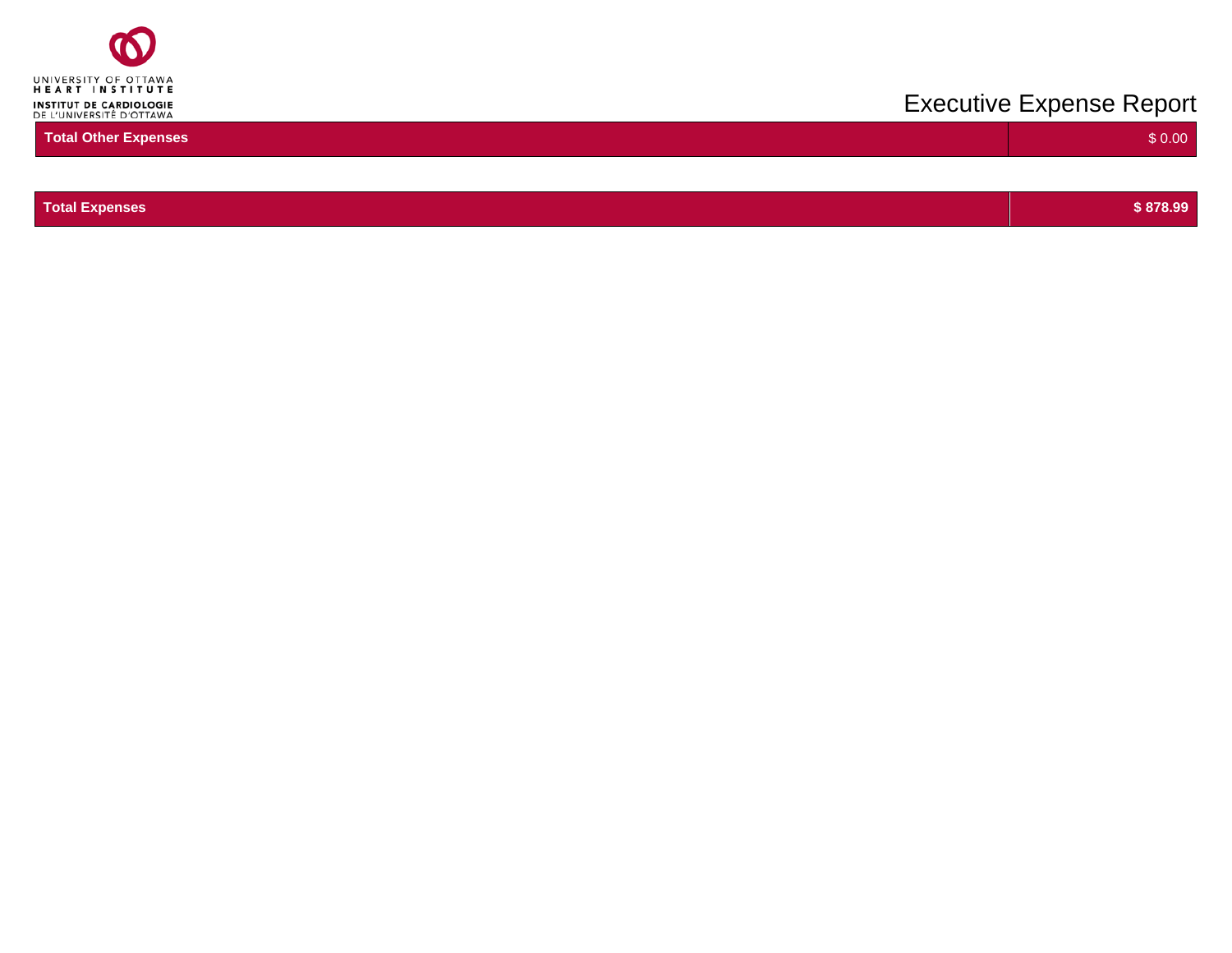

| <b>Name</b>     | <b>Title</b>                              | For the Quarter <sup>1</sup>                    |
|-----------------|-------------------------------------------|-------------------------------------------------|
| l Ms. Hana Pika | Vice President, Chief Information Officer | Third Quarter (October 1 – December 31)<br>2017 |

|                                                                     | <b>Travel Expenses</b>                            |               |                 |               |       |             |               |                   |
|---------------------------------------------------------------------|---------------------------------------------------|---------------|-----------------|---------------|-------|-------------|---------------|-------------------|
|                                                                     | <b>Breakdown</b><br><b>Trip Details</b>           |               |                 |               |       |             |               |                   |
|                                                                     |                                                   | Airfare/Train | Transportation* | Accommodation | Meals | Incidentals | Parking/Tolls | <b>Total/Trip</b> |
| Purpose<br>Project Fusion<br><b>Steering Committee</b><br>Meeting   | Date(s)<br>October 25, 2017                       |               |                 |               |       |             |               |                   |
|                                                                     | Destination<br>Ottawa, General Campus             | \$            | \$              | \$            | \$    | \$          | \$13.00       | \$13.00           |
| Purpose<br>Meeting - EPIC<br><b>Tech Overview</b><br>Implementation | Date(s)<br>October 26, 2017                       |               |                 |               |       |             |               |                   |
|                                                                     | Destination<br>Ottawa, Riverside Campus           | \$            | \$              | \$            | \$    | \$          | \$13.00       | \$13.00           |
| Purpose<br>Meeting - EPIC<br><b>Tech Overview</b><br>Implementation | Date(s)<br>October 27, 2017                       |               |                 |               |       |             |               |                   |
|                                                                     | Destination<br>Ottawa, General Campus             | \$            | \$              | \$            | \$    | \$          | \$13.00       | \$13.00           |
| Purpose<br>Conference - Board<br>of Canada CIO<br>Council           | Date(s)<br>October 23 - 24, 2017                  |               |                 |               |       |             |               |                   |
|                                                                     | Destination<br>Montreal, Quebec                   | \$            | \$180.00        | \$545.02      | \$    | \$          | \$80.48       | \$805.50          |
| Purpose<br>Epic Technical                                           | Date(s)<br>November 29, 2017                      |               |                 |               |       |             |               |                   |
| <b>Advisory Meeting</b>                                             | Destination<br>Ottawa - Prince of Wales<br>Campus | \$            | \$              | \$            | \$    | \$          | \$7.50        | \$7.50            |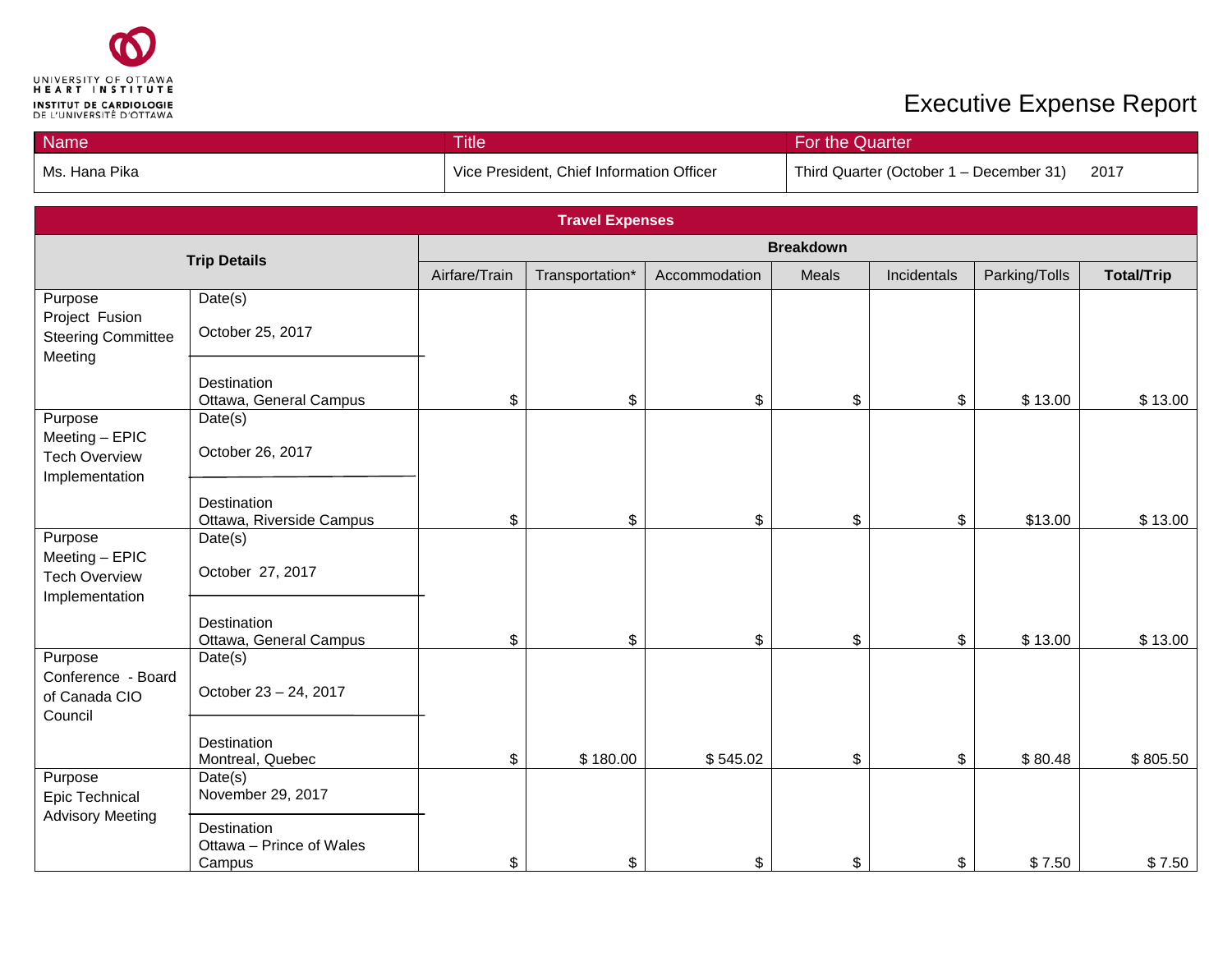| UNIVERSITY OF OTTAWA<br><b>HEART INSTITUTE</b>             |
|------------------------------------------------------------|
| <b>INSTITUT DE CARDIOLOGIE</b><br>DE L'UNIVERSITÉ D'OTTAWA |

| Purpose                              | Date(s)                               |          |          |  |          |          |
|--------------------------------------|---------------------------------------|----------|----------|--|----------|----------|
| Project Fusion                       | December 4, 2017                      |          |          |  |          |          |
| <b>Steering Committee</b><br>Meeting | Destination<br>Ottawa, General Campus |          |          |  | \$13.00  | \$13.00  |
|                                      | <b>Total Travel Expenses</b>          | \$180.00 | \$545.02 |  | \$139.98 | \$865.00 |

\* Transportation expenses include: vehicle rental or own use (mileage), taxis and/or public transportation.

| <b>Other Expenses</b>       |        |
|-----------------------------|--------|
| Please Describe:            | ₼      |
| <b>Total Other Expenses</b> | \$0.00 |

**Total Expenses \$ 865.00**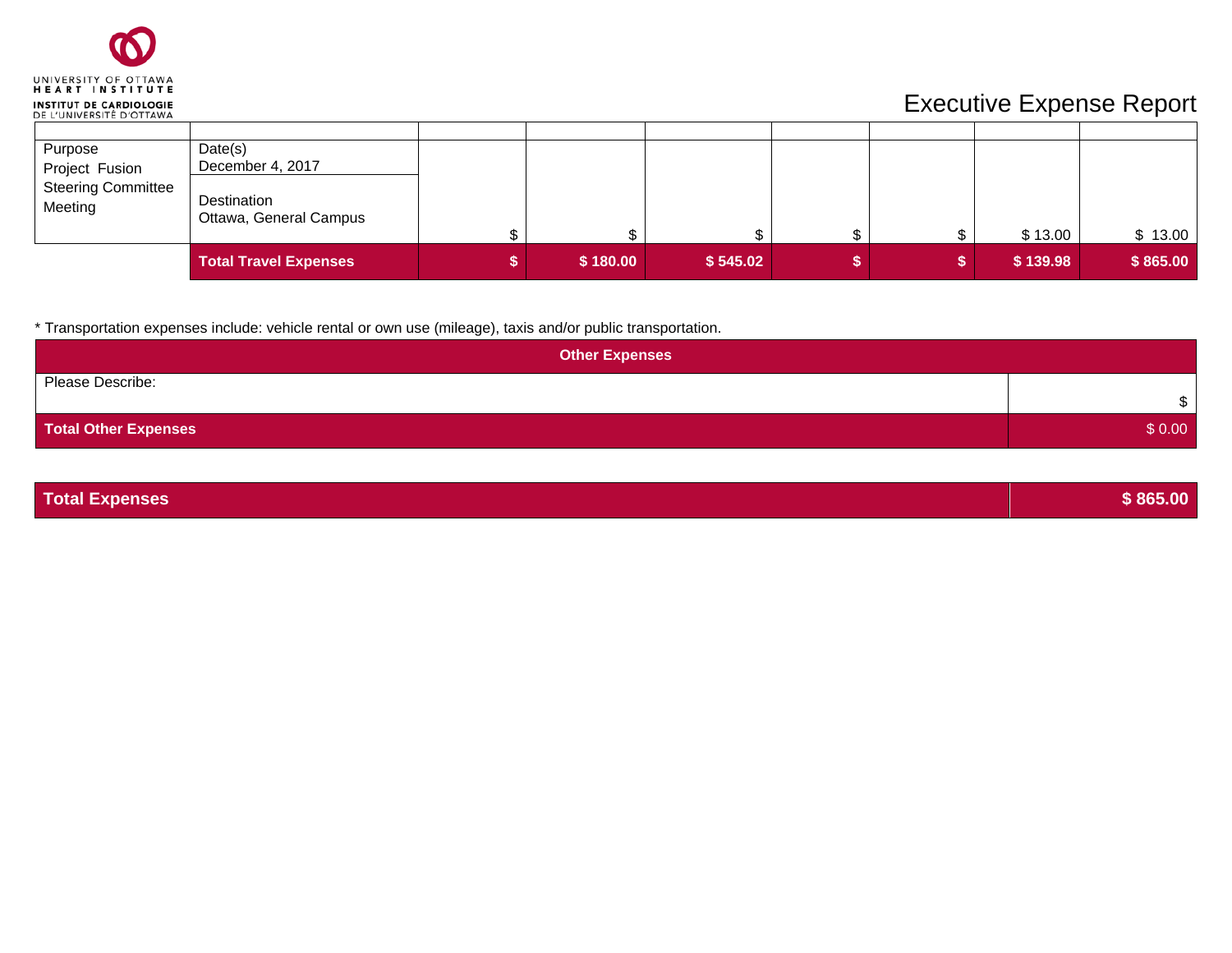

| Name                    | Title                             | <b>For the Quarter</b>                          |
|-------------------------|-----------------------------------|-------------------------------------------------|
| <b>Heather Sherrard</b> | Vice President, Clinical Services | Third Quarter (October 1 – December 31)<br>2017 |

| <b>Travel Expenses</b>                        |                                 |                  |                 |               |       |             |               |                   |  |
|-----------------------------------------------|---------------------------------|------------------|-----------------|---------------|-------|-------------|---------------|-------------------|--|
| <b>Trip Details</b>                           |                                 | <b>Breakdown</b> |                 |               |       |             |               |                   |  |
|                                               |                                 | Airfare/Train    | Transportation* | Accommodation | Meals | Incidentals | Parking/Tolls | <b>Total/Trip</b> |  |
| Purpose<br>CorHealth Visioning<br>Session     | Date(s)<br>October 31, 2017     |                  |                 |               |       |             |               |                   |  |
|                                               | Destination<br>Toronto, Ontario | \$756.25         | \$54.00         | \$.           |       | \$          |               | \$810.25          |  |
| Purpose<br>Meeting with Ministry<br>of Health | Date(s)<br>October 10, 2017     |                  |                 |               |       |             |               |                   |  |
|                                               | Destination<br>Toronto, Ontario | \$627.43         | \$41.00         | ፍ             |       | \$.         | \$23.00       | \$691.43          |  |
|                                               | <b>Total Travel Expenses</b>    | \$1,383.68       | \$95.00         | \$            |       | \$          | \$23.00       | \$1,501.68        |  |

\* Transportation expenses include: vehicle rental or own use (mileage), taxis and/or public transportation.

| <b>Other Expenses</b>       |        |
|-----------------------------|--------|
| Please Describe:            |        |
| <b>Total Other Expenses</b> | \$0.00 |

| <b>Total Expenses</b> | \$1,501.68 |
|-----------------------|------------|
|-----------------------|------------|